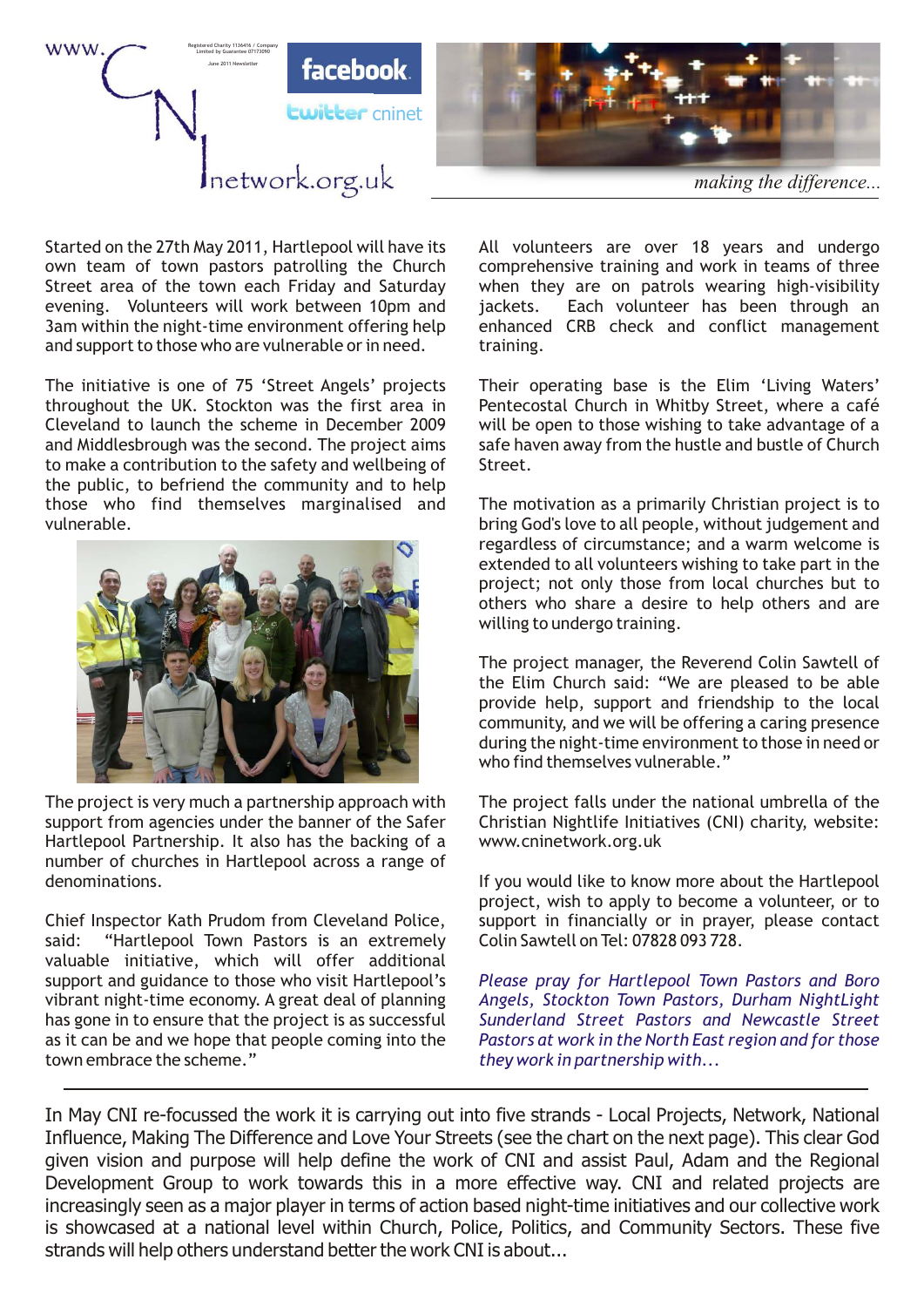

Street Angels Town Pastors NightLight Homeless Work

### Aimed at:

Church / Faith groups Community Groups Partner agencies

Young People's work Drug and Alcohol Safety Café Church / Culture Town / City Centre Housing

#### Aimed at:

**Individuals** Church / Faith groups Community groups Partner / Other agencies

web and monthly newsletter Partnering on key national initiatives such as More Than Gold and HOPE

#### Aimed at:

Local Projects National agencies (Police, Government, Big Society, Church Networks)

#### Aimed at:

**Individuals** Church / Faith groups Community groups Motivational

makingthedifference.org.uk

#### Aimed at:

**Individuals** Church / Faith groups Community groups Partner agencies

loveyourstreets.org.uk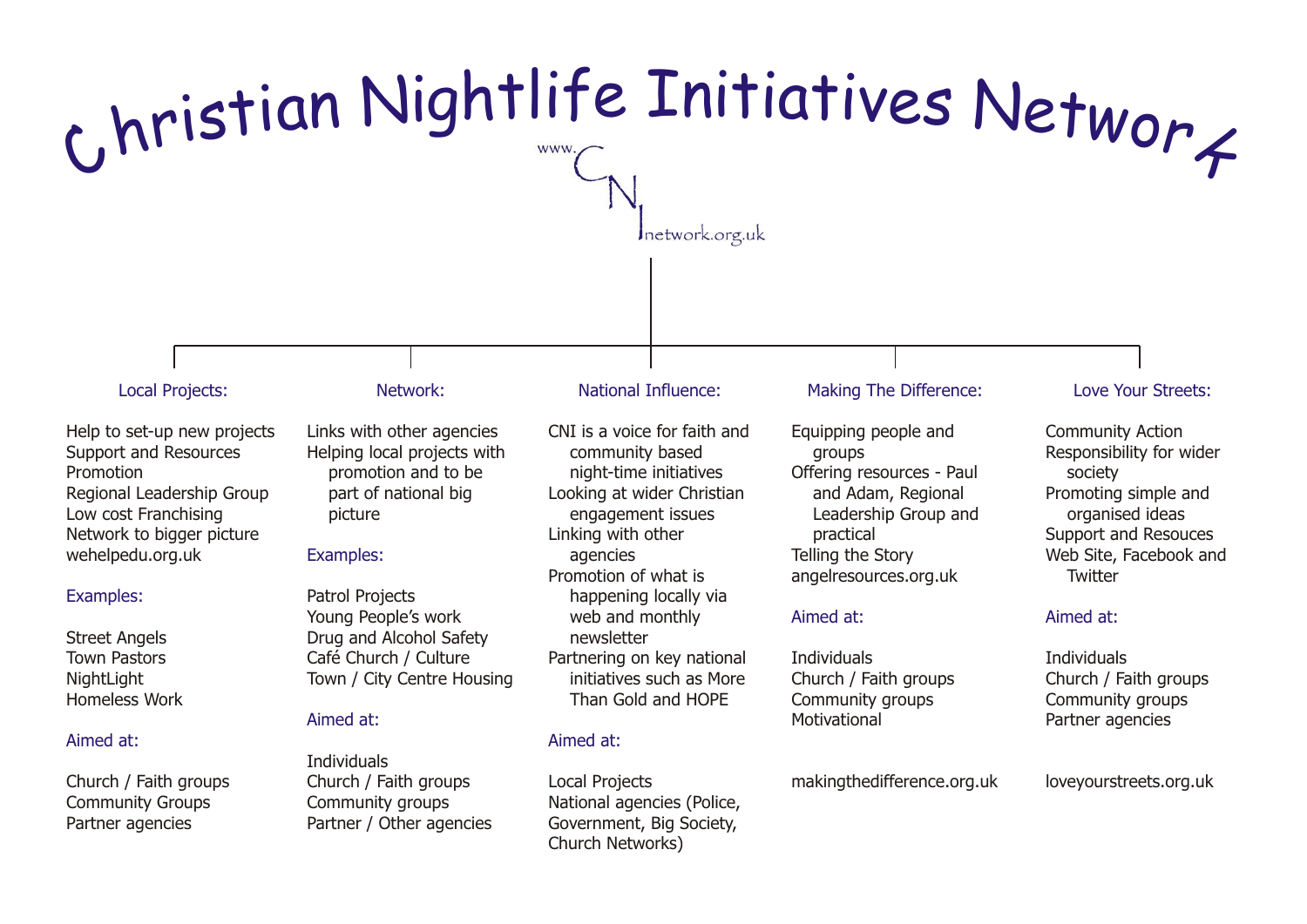All across London people are invited to join the Pentecost Festival! Between 3rd and 12th June events taking place include Project Dance, X-Factor's Beverley Trotman, prayer rooms, wine tasting, John Archer, science debates, acoustic nights, flash mobs, fashion shows and a final celebration event at the O2 Arena - see www.pentecostfestival.co.uk



CNI are taking part on Saturday 11th June with Love Your Streets London. We will start at 8.45am with a feature on Dave and Lizzie's Saturday Breakfast on Premier Christian Radio (DAB, Freeview 725, online). Throughout the day we will be out and about in Central London chatting to people, offering help and assistance, handing out goodies and joining in various Pentecost Festival events. CNI will also have a display at Westminster Central Hall. In the evening we will join thousands of others at the O2 Arena. To join us email hello@cninetwork.org.uk .

Paul and Adam visited the headquarters of **Christians Against Poverty** in May. The Partnership Day included an overview of the work of CAP, an organisation working with people in debt to support them out of debt. Nationally CAP help around 400 new people each month and are currently supporting over 5000 people. CAP Money is a fairly new initiative which helps people with money management and budgeting skills (and is ideal for using alongside a night-time project). CAP and CAP Money are great partners locally as an agency that a local project can refer those we meet in need to. More information at www.capuk.org

The Olympic Torch venues were announced in May and an email was sent to projects in towns and cities hosting the Torch relay to encourage them to be involved in some way - a copy of the email is on the CNI web site Blog page. CNI is continuing to work with More Than Gold on

Games Pastors (based at transport hubs over the Olympic Games period) and Prayer for the Games. The first training day for the Games Pastors is on 9th July in London contact Adam if interested. Don't forget the "On Your Marks" tour continuing to visit venues across the UK this MORE THAN month - www.morethangold.org.uk/onyourmarks





Over 100 people from **St Barnabas Church in Middlesbrough** were out and about over Easter Loving The Streets through a community clean up. The team picked up several bags of rubbish and made a massive difference in the appearance of the community! Pictures are at www.loveyourstreets.org.uk

On Thursday 12th May Redeeming Our Communities Bognor was officially launched with a celebration hosting around 220 people from the community. ROC is working alongside Sussex Police, the local council, local churches and other agencies including Arun Angels to host ROC Conversations in Bognor Regis and the South East - see www.redeemingourcommunities.org.uk for more information.

CNI are coordinating a **Week of Prayer** which will encourage local projects to mobilise people to pray for the nighttime economy, the work of the local project, partner organisations, the national picture, the 2012 Olympics More Than Gold initiative, those starting university life and freshers week outreach such as Red Frog, etc.

The week, which runs Saturday September 25th, is the idea of Dundee Street Chaplains coordinator Andy Burns. Speaking about the week Andy comments, "Prayer is the answer, without prayer our work on the streets at night will not have the power from God that we need. If ever we needed Gods people to pray for our nation its today, so lets pray that God will move in our land and on our streets at night as we continue to help, care, listen and share Gods love to the people of our nation at night" September 17th until Sunday

The week will start as part of the Global Day of Prayer event at Wembley when thousands of Christians from across the UK will gather for a day of Prayer in Wembley Stadium complex.

Then people are invited to join Paul, Jean and Adam for a sponsored prayer walk on the Caledonian Canal between Fort William and Inverness on Monday 19th - Wednesday 21st September. This 60 mile walk is across the width of Scotland and the team will pray as they walk (to register your interest email hello@cninetwork.org.uk before 15th June so we can plan).

Throughout the week local projects will be encouraged to run local and regional prayer gatherings to pray as one for the night-time community of our nation.

There will be resources for the Week of Prayer and for CNI Sunday which it is hoped local projects will encourage churches to take part on Sunday 25th September (or another Sunday) to highlight the work within the nighttime community to our church families.

More information will be available soon - but please add 17th to 25th September in your diary and think about creative ways your project or region of projects can be involved...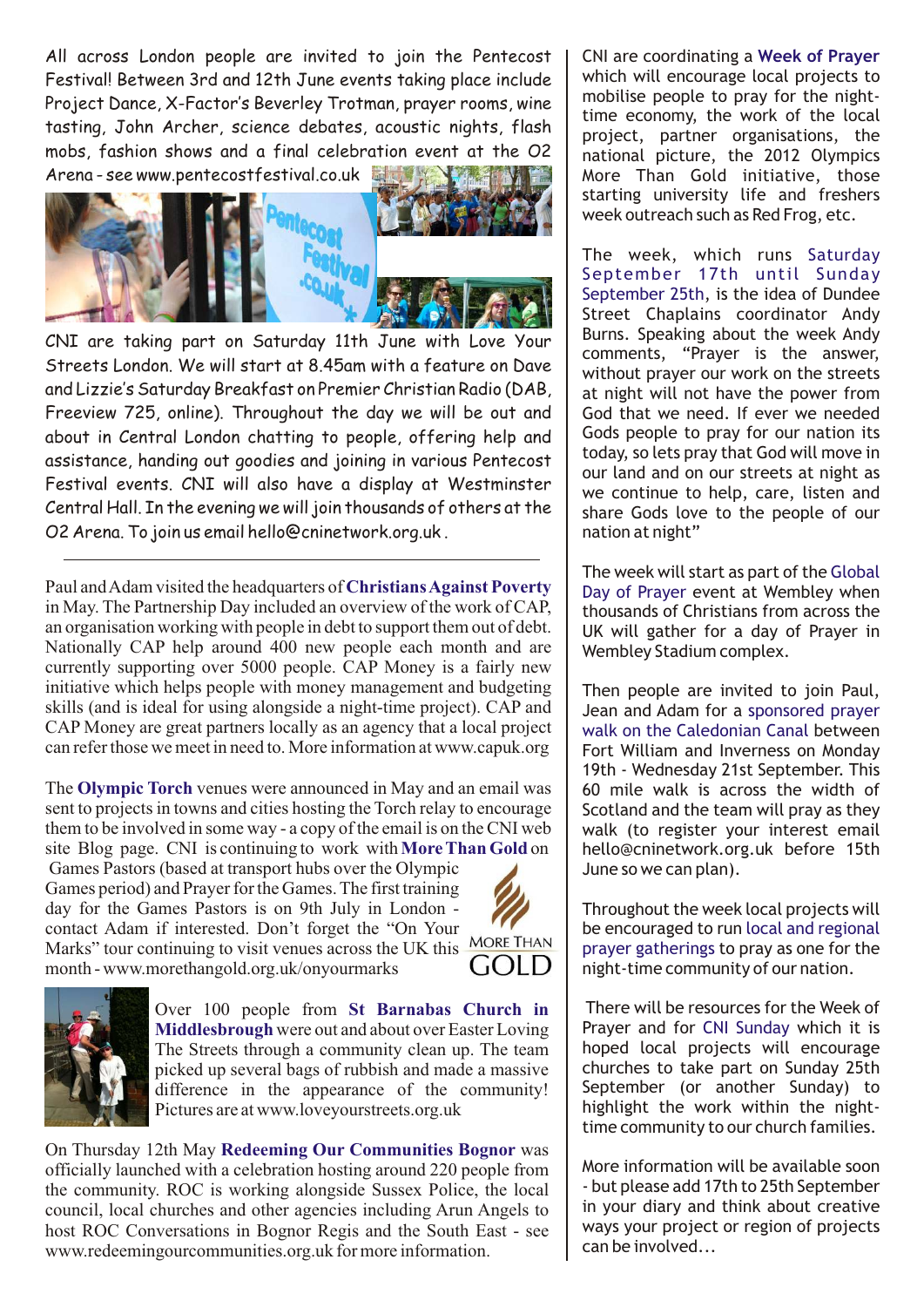Jesus favoured story telling as a tool of mission and everyone enjoys listening to a good story. Faith Nation is a new online resource which aims to offer video stories from a diverse cross section of people about what their faith means to them and how it impacts their daily life. Your submissions are central to the development of this tool of home mission.

To find out more and to explore submitting your video story please see: www.catholicchurch.org.uk/Catholic-Church/Home-Mission In the first instance recordings are being collated that respond to the question, 'When have you experienced God's presence in your life?' Contributors are invited to share one moment with the recording lasting between  $1.5 - 2$  mins.

Faithworks and The Charities Parliament are holding two special evenings - the first is looking at **The Politics of Pentecost** is on Tuesday 7th June, 7.30pm at church.co.uk, Waterloo. The night will look at the Bible's story of Pentecost and the relevance to our local, national and international leaders and church in multi-cultural, multi-religious Britain. Book at www.pentecost.eventbrite.com . The second night, on 29th June, 6.30pm with **Rt Hon Francis Maude MP** is looking at the Localism Agenda and the role of community organisers to book your tickets visit www.shrinkingstate.eventbrite.com

Paul and Adam attended an evening hosted by Faithworks with **Lord Nat Wei** and other leading practitioners in May looking at Big Society. Lord Wei presented his thoughts on Big Society asking:

- 1 Who is taking action?
- 2 What actions are being taken?
- 3 What action can charities take?

Lord Wei shared a recent survey had found the three most successful ways of fighting crime are:

- 1 Know each other's neighbours
- 2 Neighbourhood Watch
- 3 Police force



Big Society is all three - shared responsibility! As charities and community groups we need to: be clear about our strengths and specialisation, build own capacity partnership is key for

our activities; and pursue the opportunities that are opening up - social investors, community hubs and public service delivery. The talk from Lord Wei is available on the CNI Blog as a podcast. As Lord Wei recently resigned from his role as Big Society advisor it is important to remember Big Society is more than politics or the latest agenda - it is good old fashioned community values and shared responsibility for our locality.

On Easter Day, John Langdon (pictured below) celebrated his 90th birthday in Ripon. However, he is no normal 90 year old settling down for the evening but making the difference to serve his local city during the late hours of the weekend. John has been a faithful City Pastor volunteer in Ripon since its launch in January 2009. Ripon City Pastors is a local expression and partner of the nationwide Christian Nightlife Initiatives which seeks to be on the streets and engaged in the night time economy weekly to serve the vulnerable and those in need of support.



Ripon City Pastors has received support and praise, among them Julian Smith, MP for Skipton and Ripon. The MP met with John and other volunteers when he came out on a visit to the streets of the City as an observer last May.

Julian Smith MP last May said of the initiative: 'I enjoyed joining the group, support their work of helping to keep Ripon safe and would encourage anyone who has time to volunteer to contact Claire Green who runs the group. There is even a midnight meal for volunteers!'.

Praising John's work in Ripon, Paul Blakey MBE the Founder of Streets Angels said: "It is great that John is volunteering as a Ripon City Pastor at the age of 90! You are never too old to invest back into your local community and over the last 3 years John has put this into action. To work on a project that is on the streets in all weathers at very unsociable hours can be demanding on a person yet John knows that City Pastors are making the difference in Ripon and so commits to it. Well done John and Happy 90th Birthday!"

One of the organisations CNI is working in partnership with is the Waterway Safety Campaign. As summer approaches there is an increasing risk for people under the influence of alcohol to fall victim to the dangers that occur around water.

If your local project has water within or near where you operate can we encourage you to increase your patrols of these locations and begin to offer safety advice to people around the need to be careful.

The Facebook page for the Waterway Safety Campaign is:



www.facebook.com/WaterwaySafetyCampaign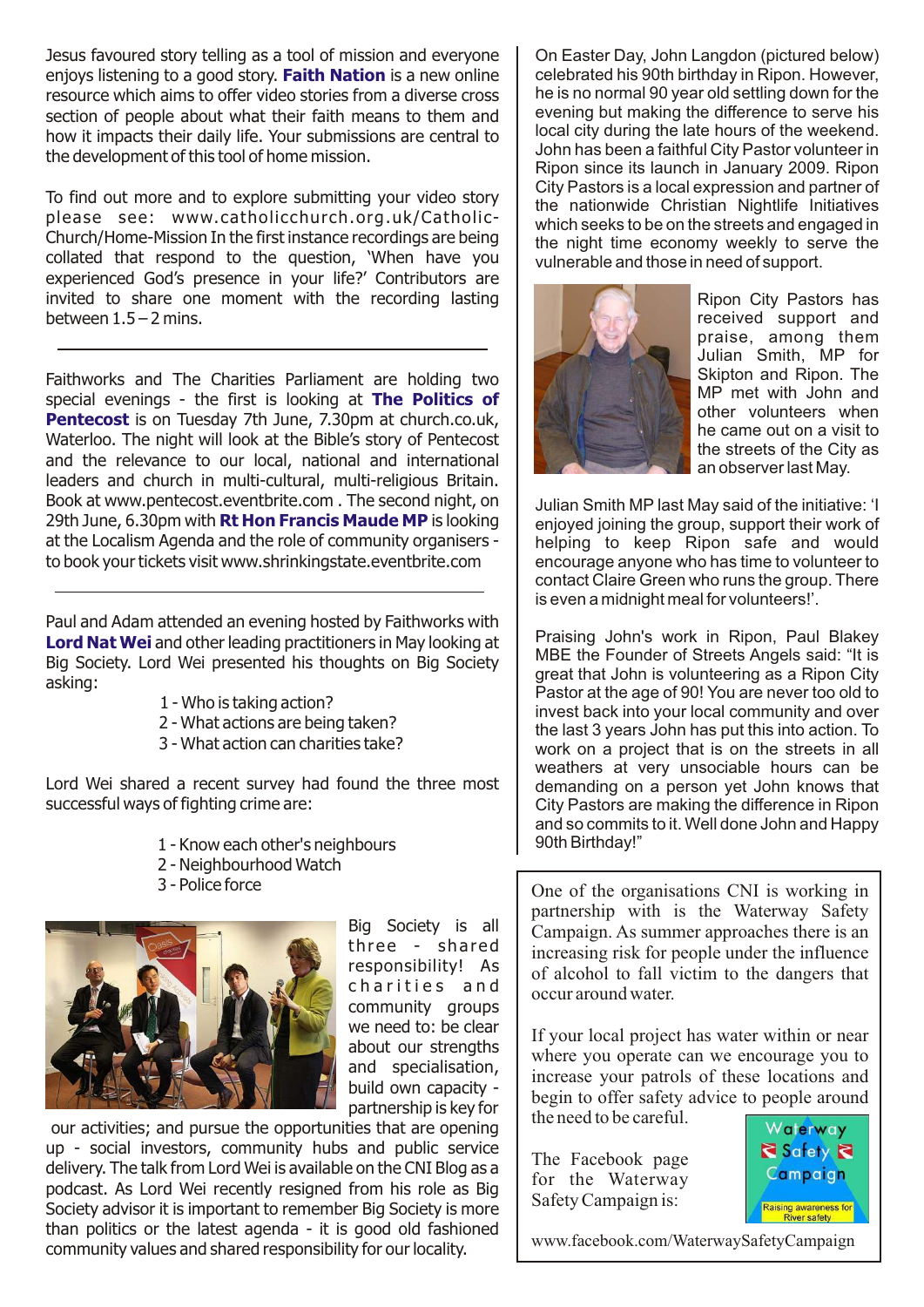## *CNI diary for June:*

Mon 6th - Paul and Adam attending the BibleFresh partners Day in London

*Sat 11th - Pentecost Festival outreach in London*

Mon 13th - CNI stall at Jackie Pullinger event in Halifax

*Tue 14th - Adam attending various meetings in London and CARE lecture with Bishop James Jones*

Wed 15th - Adam at Christians in Government Garden Party

*Thu 23rd - Paul and Adam meeting with Michael Harvey from Back to Church Sunday*

Mon 27th - Paul, Adam and Trevor at Podium day with six creative professionals looking at CNI and how they can add value to the work we do

*Tue 28th- Paul and Adam lunching with the High Sheriff of West Yorkshire; 7pm Street Angels - CNI AGM in Halifax*

Wed 29th - Paul and Adam at Hope City Church Sheffield

# *To pray for:*

The diary events above; *CNI as we re-focus on work around the five strands*; the success of Pentecost Festival and for massive impact on people in London over that week; *Hartlepool and the new team of volunteers running Town Pastors*; local areas where the Olympic Torch relay will be visiting - for massive opportunities to present God's love; *creative involvement in the Week of Prayer in September*; the work of the Police in the UK (2nd June is National Day of Prayer for the Police); *the Jackie Pullinger visit to the UK - for people to be challenged and inspired*; the More Than Gold tour that people and groups will make plans for activity around the 2012 Olympics; *the work of Christians Against Poverty and those struggling with debt*

# www.wehelpedu.org.uk

WeHelpedU.org.uk is a new website from CNI with an aim to promote ways of giving to local projects. The site includes Just Text Giving (text DUCK22 £amount to70070), Give As You Live (an App you download which gives opportunity to donate as you search and shop online) and several online giving sites. All money raised through this site will be shared equally amongst those projects who are part of it with options for people to direct money given to a specific project. To be part of this email hello@cninetwork.org.uk



Huddersfield Street Angels held their It is their dedication to the project that has AGM in May Over the last year the team seen the team nominated in the Friend of AGM in May. Over the last year the team have welcomed 35 new volunteers and the Year category. are out on the streets of the town every Saturday and every second and fourth Founder member Dianne Hughes said:<br>Wednesday in the month (for student "We're thrilled to bits. It's wonderful to Wednesday in the month (for student "We're thrilled to bits. It's wonderful to night!) Letters of thanks for the hard be recognised for what we do and gives night!) Letters of thanks for the hard work and dedication of the volunteers us a real boost to carry on. from the Police were read out and thanks<br>were given to the volunteers and those were given to the volunteers and those "I think what we do is very important and who help make Street Angels happen the police have said that because of particularly Dianne Hughes who groups like us the crime rate on the streets coordinates the weekly patrols. Planned has dropped. events include an Angels Picnic in Greenhead Park and extra patrols during "The young people are out to have a good Fresher's Week. time, but for those who need help we're



Huddersfield Examiner "Friend of the female drinkers with sore feet after hours Year" award - here is an article featured in of dancing in high heels. the newspaper:

"THEY are a familiar and reassuring Safer Stronger Communities presence for the many revellers enjoying Partnership, the group has helped reduce nights out in the town centre. violent crime in the area by 40%.

Dressed in their high visibility jackets, They are going from strength to strength<br>Huddersfield Street Angels walk the with a recent recruitment drive boosting Huddersfield Street Angels walk the with a recent recruitment drive boosting streets casting a protective eye over the number of volunteers to around 32. streets, casting a protective eye over

drinkers and offering help to those who are disorientated or have become separated from friends.

charities aid foundation

CA

text DUCK22 £amount to 70070

Localgiving.com make a difference in your community

**CAF** 

Give as you Live™ Turn every pound you spend online into funds for us.

**Just Text Giving** by **6 vodafone** 

This group of Christian volunteers have been helping keep those enjoying nightlife in the town safe since 2007.

the police have said that because of

there for them and they seem very grateful that we are."

The angels walk the streets on Wednesday and Saturday nights, talking to clubbers as well as keeping in contact with door staff and police.

They are trained in first aid and can help members of the public who have drunk too much or suffered minor injuries.

The volunteers hand out hot drinks and The group are also on the shortlist for the bottled water and even give flip flops to

Since being formed as part of Kirklees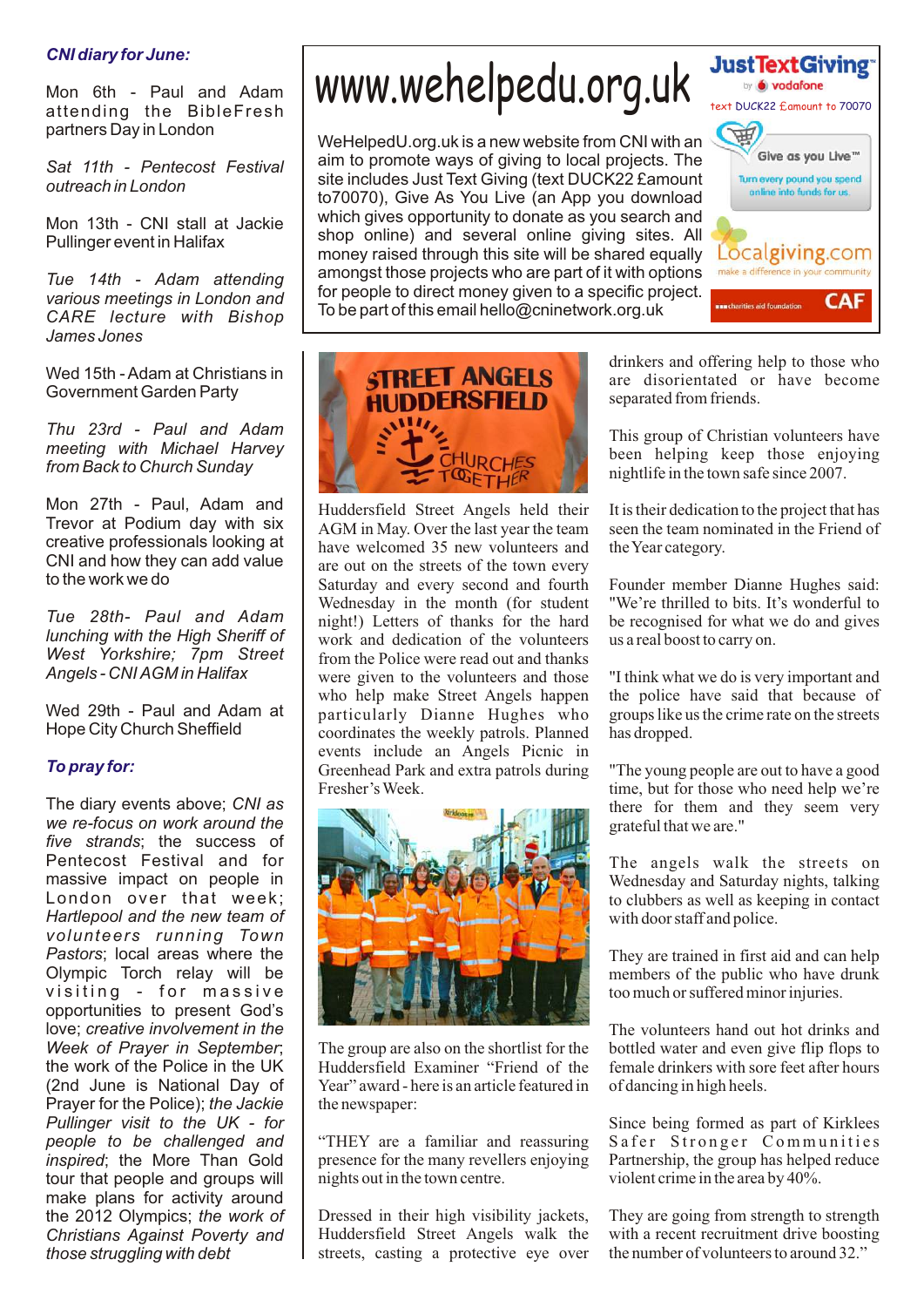



Street Angels joined with The Leprosy Mission and Power House Restoration Church to run a stand at **Calderdale Neighbours Day** on 21st May. The stand included free chocolates, lollipops, drinks along with ducks and a board game from Holland.

Street Angel volunteers also helped with stewarding at the event and accompanied BBC Look North's Christa Ackroyd as she visited the various stalls. Thanks go to volunteers for the time they invested to make this a great community day out!

Thanks to all who voted for Street Angels at the **Community Foundation for Calderdale** stand - we won first prize and £250 thanks to the online giving site www.localgiving.com

Our June events include: Halifax Gala on Saturday 11th June at Manor Heath. Tickets at £1 are available at Fairtrade Café and are half the on the day price; and **Hope in Shroggs Park** on Saturday 18th June between 11am and 3pm come and buy your duck in our duck race!

success! As we move from Nu to

**Safety Net** - one of our supporter members - are running a week to raise awareness of Mate Crime as part of Learning Disability Awareness Week. The roadshow will be at: Piece Hall Sat 18th June 12-4pm; Brighouse Car Boot Sun 19th 7am - 1pm; Elland CO-OP Mon 20th; Sowerby Bridge Market Tue 21st; Hebden Bridge Market Wed 22nd; Piece Hall Thu 23rd; Todmorden Market Fri 24th and Russell Street Halifax on Sat 25th 10am - 4pm. Street Angels support this initiative and are one of several safe centres for people who may have concerns whilst out at night - www.arcsafety.net

**Halifax Festival** The (9-17 July) exciting programme of events is now on-line at www.halifaxfestival.co.uk knitted graffiti, Brassed Off, dance, serenades, poetry, heritage walks, Pride and Prejudice and open mic nights are some of the highlights! Street Angels will be needed to help steward: Fri 8th July, 5pm knitted grafitti; Sun 10th July 1pm and 3pm Musical Heritage Trail; Sat 16th July 6.30pm Pride and Prejudice; Sun 17th July 11am onwards.

Can Halifax Street Angels become an Hawaiian word for quick) a wiki-organisation? In 2000 a speed! group launched an on-line encyclopaedia called Nupedia We need to become wiki Street with articles submitted by Angels! As funding changes and professionals. As an off-shoot to Paul (the paid professional) begins this Wikipedia was launched in the move towards a more national 2001 - a web encyclopaedia where role through CNI spending less anyone was invited to and time on Halifax Street Angels, the encouraged to provide content. challenge is to those who Nupedia lasted until 2003 and volunteer, the trustees and those produced 24 articles (with 74 who support our work to own more in the process). Wikipedia Street Angels in a greater way. continued and on 19 May 2011 hosted around 3,640,000 articles This is YOUR project - the success in the English Wikipedia, one of so far - crime reduction, growth the most popular web sites around across the UK, thousands of the world. people helped, etc - is your

Left to the professionals - as in Wiki Street Angels invite you to Nupedia - an organisation will play a bigger part - to begin to grow slow with limitations and steer the direction we take and eventually cease to be. Becoming provide the resources to make it a wiki-organisation - where all happen! are encouraged to contribute, to play a part, to help the growth and *Thanks to Dave Gilpin at Hope*  to own the direction - will result in *City Church for the concept of a*  greater success at wiki (which is *Wiki Organisation / Church!*